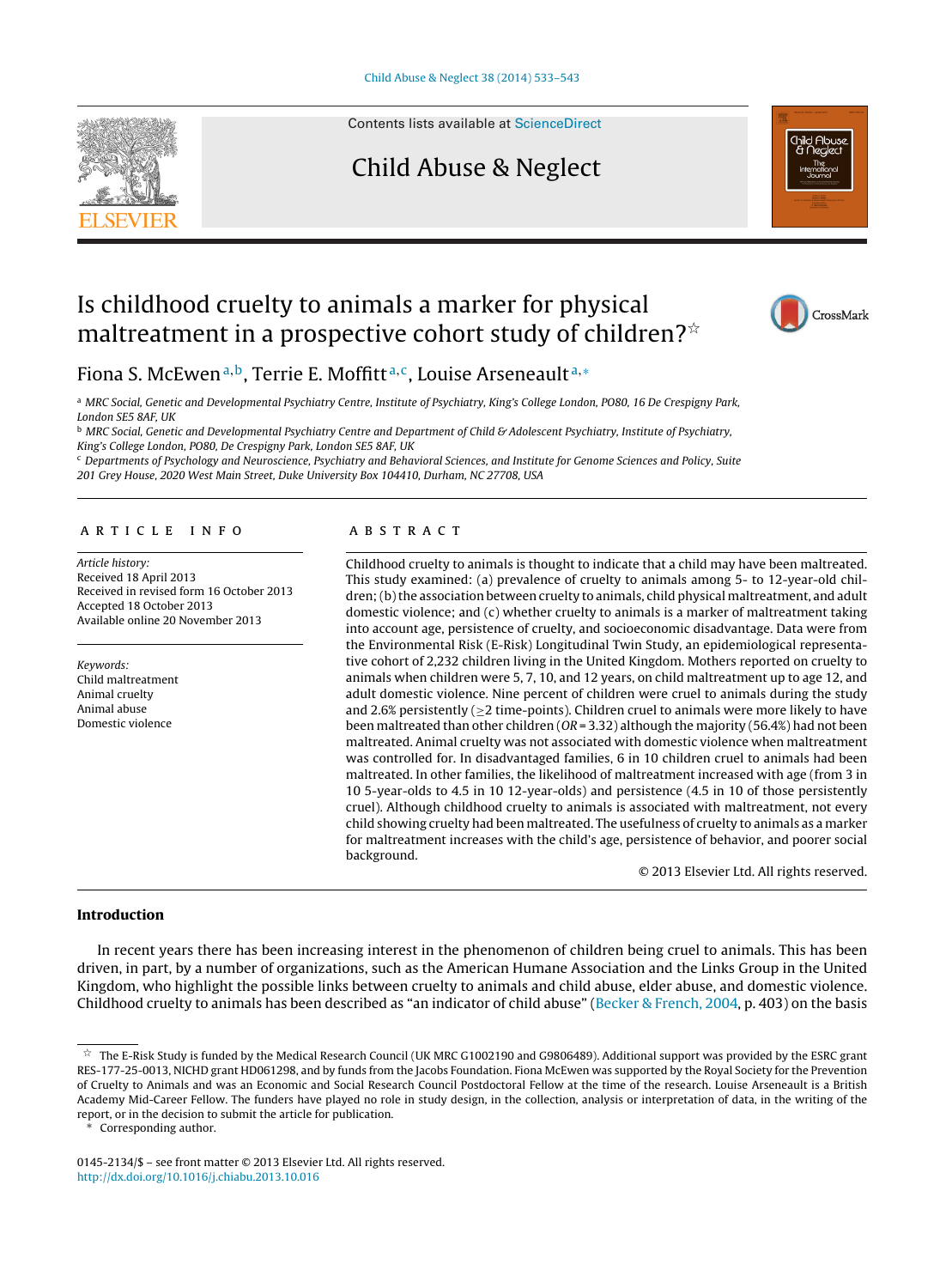that it was more prevalent among seriously mentally ill youth who had been sexually abused than among those who had not been abused [\(McClellan, Adams, Douglas, McCurry, & Storck, 1995\).](#page-9-0) Among adolescent boys in residential treatment for conduct disorder, physical and sexual abuse occurred in the histories of those cruel to animals 1.5 times as often as those who were not cruel ([Duncan, Thomas, & Miller, 2005\).](#page-9-0) Similarly, children noted to be cruel to animals during psychiatric intake assessments were found to have a history of sexual abuse 2.3 times as often as other children from a matched control sample ([Boat et al., 2011\).](#page-9-0)

Childhood cruelty to animals also seems to occur more often in homes with domestic violence than in other homes, suggesting that cruelty to animals may take place in response to witnessing violence as well as being a direct victim of abuse. [Duncan et al. \(2005\)](#page-9-0) found that boys who had conduct disorder and who were cruel to animals had been exposed to domestic violence 1.5 times as often as boys with conduct disorder but who were not cruel to animals. In a general population sample, [Baldry \(2003\)](#page-9-0) found that children who reported being exposed to domestic violence were cruel to animals 1.4 times as often as children not exposed to domestic violence. Similarly, college students who reported being exposed to family violence (child abuse and/or domestic violence) also reported being cruel to animals 1.7 times as often as those not exposed to family violence ([DeGue & DiLillo, 2009\).](#page-9-0) In community samples of families that had experienced domestic violence, children were reported to be cruel to animals more than twice as frequently as children from homes with no domestic violence ([Becker, Stuewig, Herrera, & McCloskey, 2004; Currie, 2006\).](#page-9-0) Finally, in samples of women in domestic violence shelters there is evidence that a significant minority of their children have perpetrated animal cruelty (see [Ascione, 2007,](#page-9-0) for review).

Although there is suggestion that childhood cruelty to animals could be an indicator of child maltreatment and other forms of family violence, this has yet to be demonstrated empirically. A statistically significant association between two variables does not necessarily mean that one is a reliable marker for the other. For example, there is a significant association between gender and committing a crime: Over 80% of people convicted or cautioned for indictable offenses in the United Kingdom are males [\(Clarke, 2011\).](#page-9-0) However, being a male is not a good marker of criminality as most men have not committed a crime in their lifetime. Commonly used statistics, such as odds ratios, must be interpreted in the context of the prevalence of the behavior in the population under study. Before advocating for the use of childhood cruelty to animals as a marker for child maltreatment or other family violence it is important to test, not just if there is a statistical association between them, but if one is actually a reliable marker for the other. To do this, it is necessary to use statistical tests designed specifically for this purpose, such as the positive predictive value (PPV). The PPV gives the proportion of those identified using a putative marker who are true positives; for example, the proportion of children who are cruel to animals who have been maltreated. Conversely, it indicates the proportion who are false positives; those who are cruel to animals but who have not been maltreated.

The aims of this study were to (a) establish the prevalence of children who were cruel to animals between the ages of 5 and 12 years; (b) test the association between childhood cruelty to animals, child physical maltreatment, and adult domestic violence; (c) test the credentials of childhood cruelty to animals as a marker of child maltreatment using the positive predictive value (PPV); and (d) investigate whether the PPV varies according to age, persistence of cruel behavior, and family socioeconomic disadvantage.

## **Methods**

#### Participants

Participants were members of the Environmental Risk (E-Risk) Longitudinal Twin Study, which tracks the development of a nationally representative birth cohort of 2,232 British children. The sample was drawn from a larger birth registry of twins born in England and Wales from 1994 through 1995 ([Trouton, Spinath, & Plomin, 2002\).](#page-10-0) Details about the sample have been reported previously [\(Moffitt & the E-Risk Study Team, 2002\).](#page-9-0) Briefly, the E-Risk sample was constructed from 1999 through 2000, when 1,116 families with same-sex 5-year-old twins (93% of those eligible) participated in homevisit assessments. Families were recruited to represent the United Kingdom population of families with newborns in the 1990s, based on residential location throughout England and Wales and mother's age (i.e. older mothers having twins via assisted reproduction were under selected and teenaged mothers with twins were over selected). Follow-up home visits were conducted when the children were aged 7 years (98% participation), 10 years (96%), and 12 years (96%). Sex is evenly distributed (49% were boys). Parents gave informed consent and children gave assent. Ethical approval was granted by the Joint South London and Maudsley and the Institute of Psychiatry NHS Ethics Committee.

#### Measures

Childhood cruelty to animals. This was assessed using the item Cruel to Animals in the Child Behavior Checklist (CBCL; [Achenbach, 1991\).](#page-9-0) Mothers were given the instrument as a face to face interview and the reporting period was 6 months prior to the interview. Each item was rated as being not true  $(0)$ , somewhat or sometimes true  $(1)$ , or very true or often true (2); children who scored 1 or 2 were combined to create a group of children who have been cruel to animals.

Child physical maltreatment. We assessed physical maltreatment by an adult [\(Dodge, Bates, & Pettit, 1990; Jaffee et al.,](#page-9-0) [2005; Lansford et al., 2002\)](#page-9-0) using a standardized clinical interview protocol designed to enhance mothers' comfort with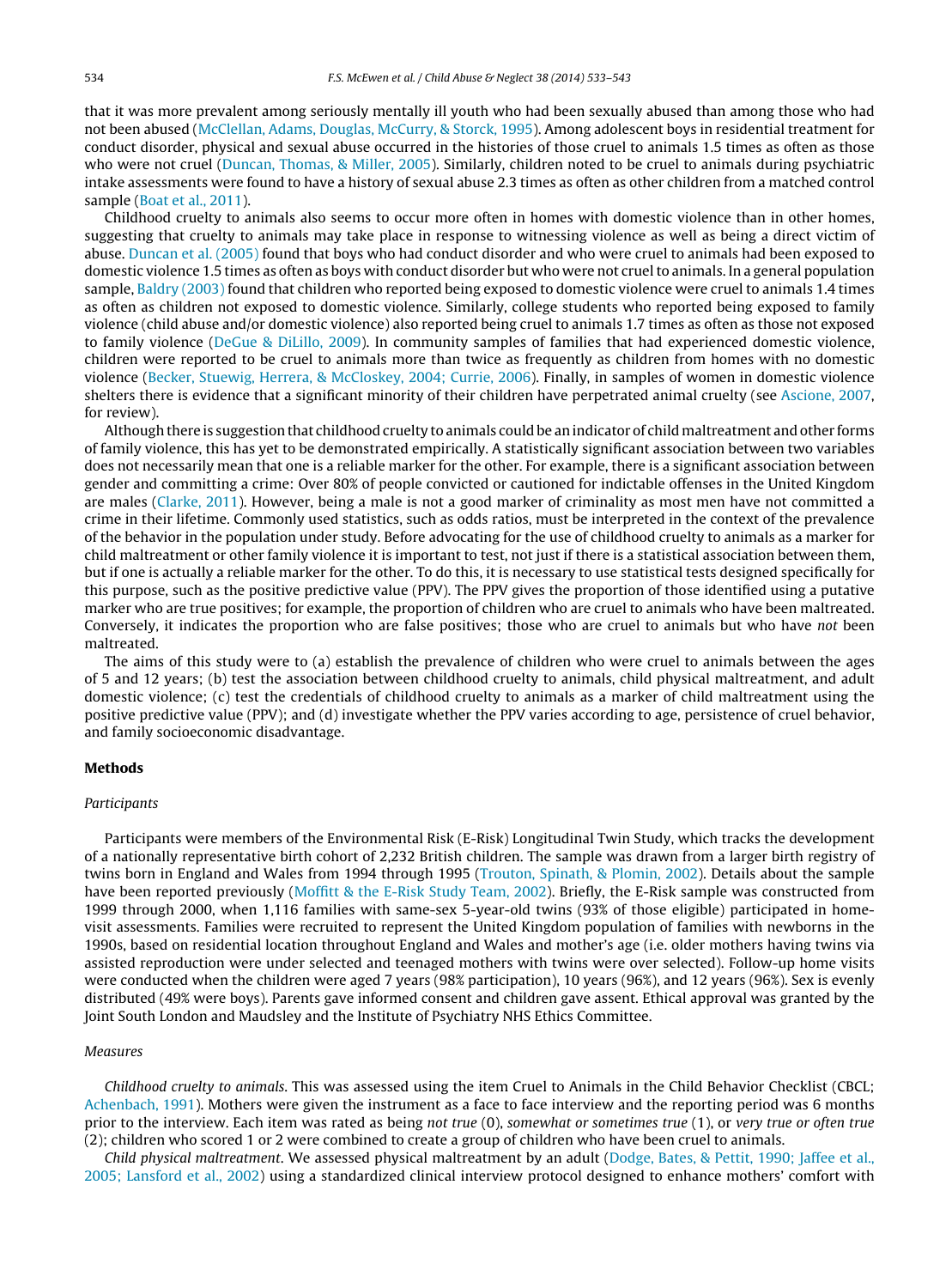reporting valid child maltreatment information, while also meeting researchers' responsibilities for referral under the UK Children Act. No family has left the study after intervention. When mothers reported any maltreatment, interviewers followed with standardized probes (e.g., accidental harm was ruled out; harm by age peers was coded as bullying, not maltreatment). Sexual abuse was queried directly. Over the years of data collection, the study maintained a cumulative dossier for each child, composed of recorded debriefings with interviewers who had coded any indication of maltreatment at any of the four successive home visits, recorded narratives of the four successive caregiver interviews at child ages 5, 7, 10, and 12 years (covering the period from birth to 12 years), and information from clinicians whenever the study made a referral. Based on review of each child's cumulative dossier, two clinical psychologists (T.E.M. and the project coordinator) reached consensus for whether physical maltreatment had occurred. Examples of maltreatment in E-Risk children included the following: The mother smacked the child weekly, leaving marks or bruises; child was repeatedly beaten by a young adult step-sibling; child was routinely smacked by father when drunk, "just to humiliate him"; child was fondled sexually and often slapped by the mother's boyfriend. Many, but not all, cases identified in the course of our research were under investigation by police or social services, already on the child-protection register, or in foster care at follow-up, having been removed from their parents because of abuse. For this article, we combined children who experienced probable (15.4%) or definite (5.7%) physical maltreatment by age 12. This group included a small number of children who were sexually abused, a third of whom were also physically maltreated.

Adult domestic violence. This was assessed by inquiring about 12 acts of physical violence. These included all nine items from the Conflict Tactics Scale (Form R; [Straus, 1990\)](#page-10-0) plus an additional three items that describe other abusive behaviors (pushed/grabbed/shoved; slapped; shaken; thrown an object; kicked/bit/hit with fist; hit with something; twisted arm; thrown bodily; beat up; choked/strangled; threatened with knife/gun; used knife/gun). Mothers were asked about their own violence toward any partner and about any partners' violence toward them over the entire period since the twins' birth; responses were not true (coded 0) or true (coded 2). Another response option (coded 1) was available for women who felt uncertain about their responses, but it was virtually unused. The measure represents the variety of acts of violence mothers experienced as both victims and perpetrators. Scores were summed (range:  $0-40$ ;  $M = 2.75$ ,  $SD = 5.67$ ). The internal consistency of the physical abuse scale was  $\alpha$  = .89. Intercoder agreement for this measure was high (latent  $r = .77$ ; [Moffitt](#page-9-0) [et al., 1997\).](#page-9-0) Moreover, this scale is a strong predictor of which couples in the general population experience clinically significant violence, involving injury and intervention by official agencies ([Moffitt, Robins, & Caspi, 2001\).](#page-9-0) Mothers who had experienced one or more incidents of domestic violence were considered to be exposed.

Socioeconomic disadvantage. This was assessed when children were aged 5 [\(Kim-Cohen, Moffitt, Caspi, & Taylor, 2004\),](#page-9-0) and was defined as families who met two or more of the following criteria: (a) head of household has no educational qualifications; (b) head of household is employed in an unskilled occupation or is not in the labor force; (c) total household gross annual income is less than £10,000; (d) family receives at least one government benefit, excluding disability benefit; (e) family housing is government subsidized; (f) family has no access to a vehicle; and  $(g)$  family lives in the poorest of six neighborhood categories, in an area dominated by government subsidized housing, low incomes, high unemployment, and single-parent families. Four hundred and forty-three families, or 39.7% of the sample, fell into the category of socioeconomic disadvantage.

## Statistical methods

We first examined the prevalence of childhood cruelty to animals over time at ages 5, 7, 10, and 12 years. Cochran's Q test and post hoc McNemar tests were used to test whether the changes in prevalence were significant.

Secondly, we examined the association between cruelty to animals and child maltreatment using percentages and odds ratios. The association between childhood cruelty to animals, child maltreatment and adult domestic violence was tested by entering simultaneously domestic violence and child maltreatment in a logistic regression model. This analysis establishes to what extent these two forms of violence exposure increased the likelihood of childhood cruelty to animals, controlling for the effects of child gender and socioeconomic disadvantage.

Thirdly, we tested the value of childhood cruelty to animals as a marker for child maltreatment using the positive predictive value (PPV), calculated as follows: PPV = N true positives/(N true positives + N false positives). True positives were classified as children who were cruel to animals and who had also been maltreated and false positives were those who were cruel to animals but who had not been maltreated. The PPV gave the proportion of children who were cruel to animals who had also been maltreated. This was calculated using: Any report of cruelty to animals between 5 and 12 years; reports at age 5, 7, 10, and 12, separately; and persistent cruelty, defined as having reports at two or more ages. For each of the conditions above, the PPV was calculated separately for children living in disadvantaged socioeconomic conditions versus the rest of the sample.

## **Results**

## Frequency of cruelty to animals

Most reports of cruelty to animals were in younger children and only occurred over a limited period of time. [Table 1](#page-3-0) shows a steady decline in cruelty to animals from 5 to 10 years of age, with a leveling off at 12 years. More boys than girls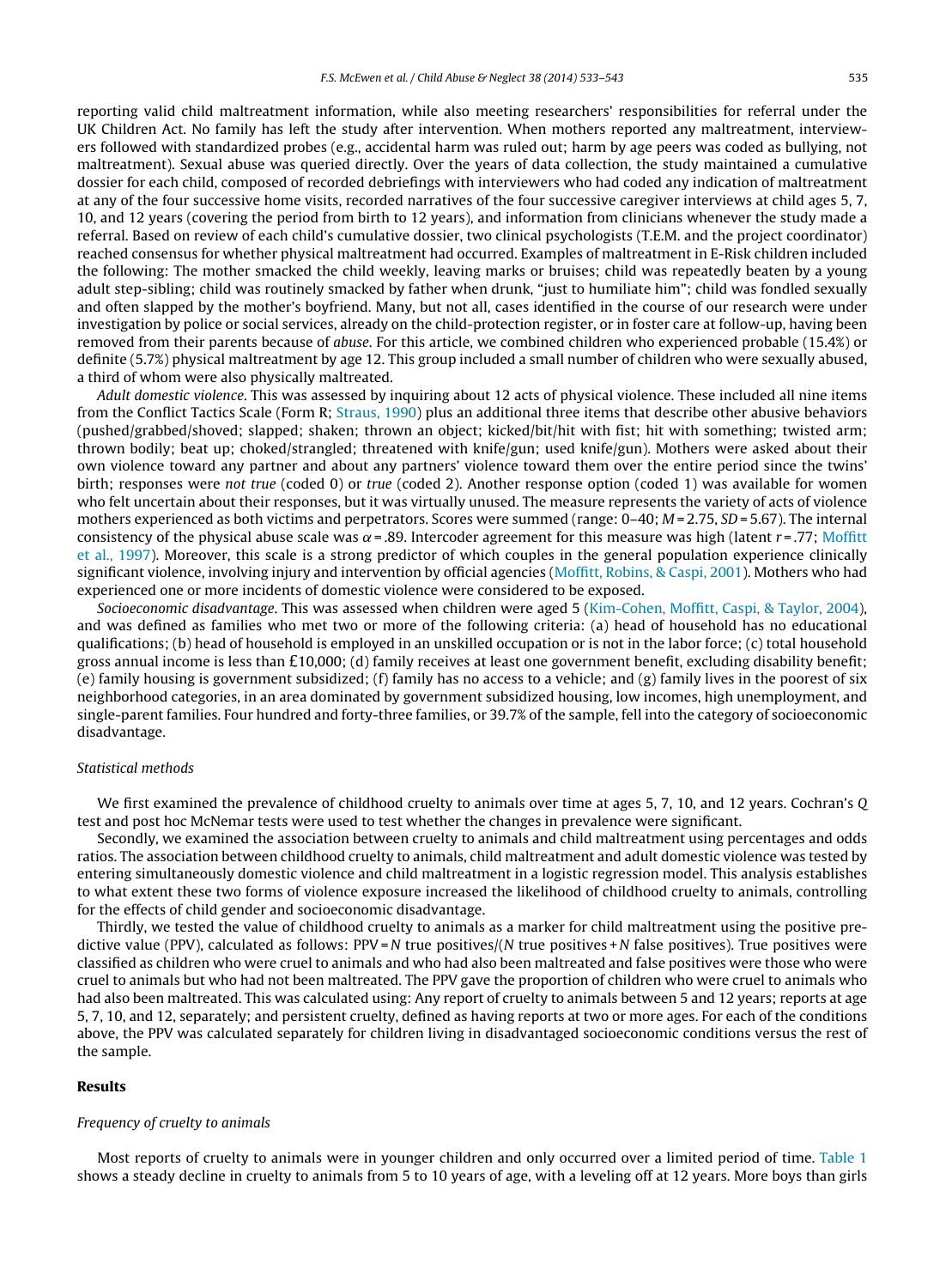<span id="page-3-0"></span>

| Raw data for mothers' reports of cruelty to animals at 5, 7, 10, and 12 years. |  |  |  |  |
|--------------------------------------------------------------------------------|--|--|--|--|
|--------------------------------------------------------------------------------|--|--|--|--|

| Age | Total N with data | $N$ (%) Not true | $N$ (%) Somewhat/<br>sometimes true | $N$ (%) Very often true | $N$ (%) Cruel to animals |             |          |
|-----|-------------------|------------------|-------------------------------------|-------------------------|--------------------------|-------------|----------|
|     |                   |                  |                                     |                         | All <sup>a</sup>         | <b>Boys</b> | Girls    |
|     | 2.229             | 2,098 (94.1%)    | 101(4.5%)                           | 30(1.3%)                | 131(5.9%)                | 98(9.0%)    | 33(2.9%) |
|     | 2.178             | 2,100(96.4%)     | 67(3.1%)                            | 11(0.5%)                | 78(3.6%)                 | 56(5.2%)    | 22(2.0%) |
| 10  | 2,138             | 2,106(98.5%)     | 28(1.3%)                            | 4(0.2%)                 | 32(1.5%)                 | 24(2.3%)    | 8(0.7%)  |
| 12  | 2.141             | 2,107(98.4%)     | 34(1.6%)                            | $0(0.0\%)$              | 34(1.6%)                 | 25(2.4%)    | 9(0.8%)  |

Note: The categories Somewhat/sometimes true and Very often true were combined to create a dichotomous variable (shown in final 3 columns) at each age.

 $^a$  Cochran's Q test showed a change in prevalence over age (Q(3) = 114.72, p < .001), with post hoc McNemar tests showing a significant decline from 5 to 7 years ( $\chi^2$  = 16.34, p < .001) and 7 to 10 years ( $\chi^2$  = 24.89, p < .001).

were cruel to animals at each age (ratio of 3:1). Fig. 1, which includes only those with data at all four time points ( $N = 2,074$ , 92.3%), shows that the majority of children ( $n = 1,879$ ; 90.6%) were not cruel at any age. Of the 124 children who were cruel to animals at 5 years, most were only reported to be cruel at this age  $(n = 85; 68.5\%)$  of this group) or at this and one other age only ( $n = 31$ ; 25.0%). The 77 children cruel to animals at 7 years were similarly likely to show this behavior only at 7 years  $(n=38: 49.4\%)$  or at this and one other age only  $(n=31: 40.3\%)$ . At 10 years, 30 children were cruel to animals, 6 (20.0%) of whom only had reports at this age and 15 (50.0%) at two ages. Finally, at 12 years 32 children were cruel to animals, mostly at only 12 years ( $n = 11$ ; 34.4%) or at 12 years and one other age only ( $n = 13$ ; 40.6%). Very few children were reported to be cruel to animals at all four ages ( $n=3$ ; 0.1% of sample) or at three ages ( $n=7$ ; 0.3% of sample), and relatively few were cruel at two ages ( $n = 45$ ; 2.2% of sample).

#### Is there an association between child maltreatment and cruelty to animals?

Initially, children who were cruel to animals were selected and the proportion that had been maltreated was examined. Children with a report of cruelty at any age were included in the group Cruel to animals  $(n=204, 9.1%)$ . [Fig. 2](#page-4-0) shows that children who were cruel to animals during the study had an elevated rate of child maltreatment. Among children who were not cruel to animals, 18.9% had been maltreated, whereas just over twice as many of those who were cruel to animals had been maltreated (43.6%,  $OR = 3.32$ , 95% CIs [2.36, 4.68],  $p < .001$ ). Over half of children who were cruel to animals had not been maltreated (56.4%).



Fig. 1. Frequency of reports of cruelty to animals by age and persistence. Note: (A) Frequencies of children with no reports of cruelty and reports of cruelty to animals at age 5, 7, 10 or 12 years. Children with data at all waves of data collection included, N=2,074. (B) Close up of the lower section of panel A. Each column indicates the number of children reported to be cruel to animals at that age, and the number of time points at which these children had reports of cruelty to animals. Three (0.1%) were cruel at all four ages, 7 (0.3%) were cruel at three ages, 45 (2.2%) were cruel at two ages, 140 (6.8%) were cruel at one age; and 1,879 (90.6%) were not reported to be cruel to animals at any age.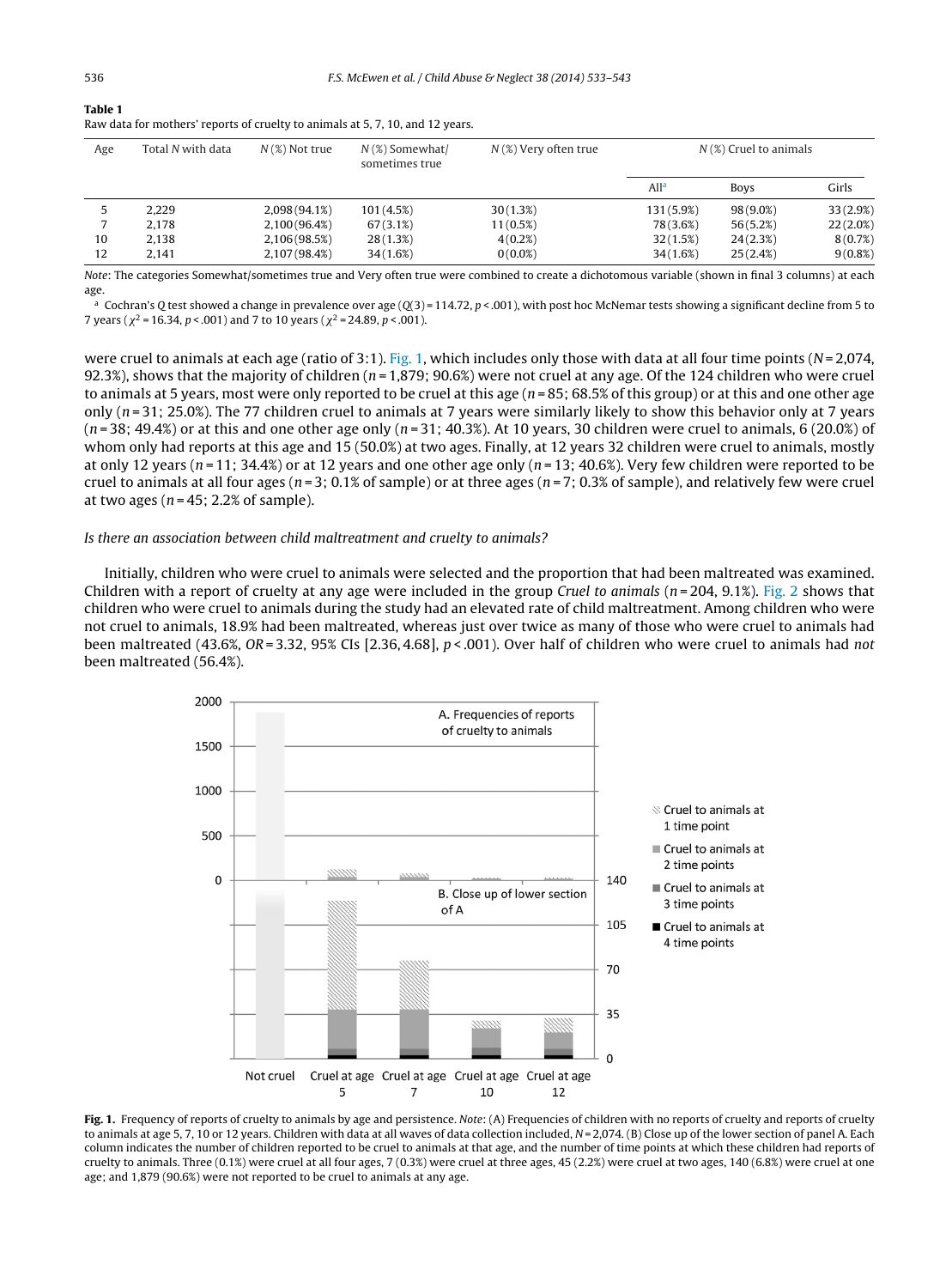<span id="page-4-0"></span>

Fig. 2. Frequencies and percentages of maltreated children in those with or without reports of cruelty to animals. Note: (A) Frequencies of maltreated children in groups with and without reports of cruelty to animals. (B) Close up of lower part of panel A, showing frequencies of maltreated and nonmaltreated children in each group. (C) Percentages of maltreated and non-maltreated children in each group. Not cruel to animals  $N=2,028$ . Cruel to animals,  $N = 204$ .

The data were then looked at the other way around, selecting children who had been maltreated and looking at the proportion that were also cruel to animals. Children who had been maltreated by the age of 12 ( $n = 472$ , 21.1%) had an elevated rate of cruelty to animals. Among children who had not been maltreated, 6.5% were cruel to animals, whereas 18.9% of those who had been maltreated were cruel to animals. The majority (81.1%) of those who had been maltreated were not cruel to animals.

It is of note that the association between cruelty to animals and physical maltreatment was not symmetrical. Only 1 in every 5 children who had been maltreated was cruel to animals, whereas nearly half of those who were cruel to animals had been maltreated.

#### Is there an association between cruelty to animals and exposure to adult domestic violence?

[Fig. 3](#page-5-0) shows the percentages and frequencies of children who were cruel to animals in four groups: (a) 7.0% of those with no maltreatment and no domestic violence; (b) 6.2% of those with domestic violence only; (c) 15.4% of those with child maltreatment only; and (d) 22.0% of those with domestic violence and child maltreatment. In all groups a minority of children were reported to be cruel to animals, although the proportion increased in children who had experienced maltreatment only or both maltreatment and adult domestic violence. A logistic regression model, with cruelty to animals as the outcome variable and child gender, childmaltreatment, domestic violence, and socioeconomic disadvantage as predictor variables was specified (the data was clustered by family and robust standard errors were calculated, to control for the relatedness of twins in pairs). The overall model was significant, Wald  $\chi^2(4)$  = 76.49, p < .001. Child maltreatment was significantly associated with cruelty to animals,  $OR = 2.89$ ,  $95\%$  CI [2.02, 4.13],  $p < .001$ , as was child gender (boys were more likely than girls to be cruel to animals;  $OR = 2.87$ ,  $95\%$  CI [1.95, 4.22],  $p < .001$ ). Neither adult domestic violence ( $OR = 1.12$ ,  $95\%$  CI [0.77, 1.61],  $p = .56$ ) nor socioeconomic disadvantage (OR = 1.04, 95% CI [0.95, 1.14],  $p = .40$ ) were associated with cruelty to animals. In summary, there was little evidence that adult domestic violence was associated with childhood cruelty to animals when the effect of child maltreatment was accounted for.

Of the children who were cruel to animals, 27.1% had been maltreated and were from homes with adult domestic violence, 16.1% had been maltreated only, 14.6% were from homes with domestic violence only, and 42.2% were from homes with no family violence. Although there may be domestic violence in the homes of some children who were cruel to animals but who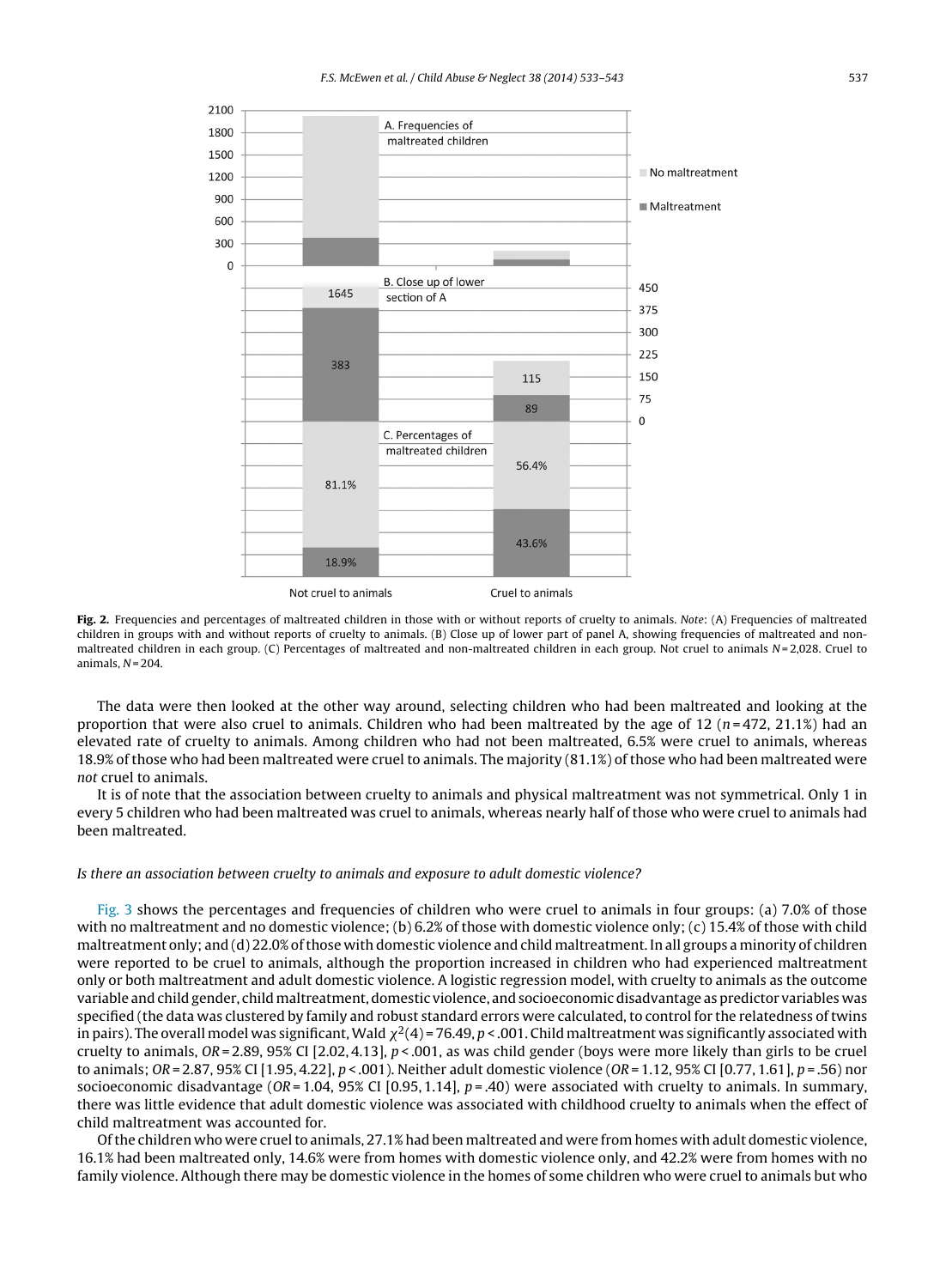<span id="page-5-0"></span>

Fig. 3. Percentages and frequencies of children reported to be cruel to animals in those with or without family violence. Note: Percentages (Y-axis) and frequencies (data labels) of children with any report of cruelty to animals in those experiencing no family violence  $(N=1,202)$ , domestic violence only  $(N=471)$ , child physical maltreatment only  $(N=208)$ , or both family violence and child physical maltreatment  $(N=245)$ . Children with data available for both domestic violence and child maltreatment included,  $N = 2,126$ .

had not been maltreated, two fifths of those who were cruel to animals did not seem to have been exposed to any family violence.

#### Is cruelty to animals a marker for child maltreatment?

The positive predictive value (PPV) calculated under a number of conditions is presented in Table 2. A number of important points arise from this. First, using a report of cruelty to animals at any one time point, just over 4 in 10 children who were cruel to animals between the ages of 5 and 12 had been maltreated (PPV = .44). Second, PPV was lowest at 5 years and increased through to 12 years, though this was mostly driven by the group who were not disadvantaged. In the non-disadvantaged group, 3 in 10 children identified as cruel to animals at 5 years had been maltreated, 3.5 in 10 at seven years, 4 in 10 at 10

#### **Table 2**

Summary of positive predictive value and odds ratio of cruelty to animals as a marker for child physical maltreatment by age, persistence of cruelty, and socioeconomic disadvantage.

| Age            | Socioeconomic<br>disadvantage group | $N$ (%) child cruelty to<br>animals (Marker) | $N$ (%) child physical<br>maltreatment (Cases) | Positive predictive<br>value | Odds ratio (95% CI)  |
|----------------|-------------------------------------|----------------------------------------------|------------------------------------------------|------------------------------|----------------------|
| Any            | All                                 | 204(9.1%)                                    | 472 (21.1%)                                    | .44                          | $3.32(2.36 - 4.68)$  |
|                | Disadvantaged                       | 100(11.3%)                                   | 273 (30.8%)                                    | .54                          | $3.04(1.90 - 4.87)$  |
|                | Non-disadvantaged                   | 104(7.7%)                                    | 199 (14.8%)                                    | .34                          | $3.33(1.98 - 5.61)$  |
| 5              | All                                 | 131(5.9%)                                    | 470(21.1%)                                     | .42                          | $2.93(1.94 - 4.44)$  |
|                | Disadvantaged                       | 66(7.5%)                                     | 271 (30.7%)                                    | .55                          | $2.98(1.65 - 5.38)$  |
|                | Non-disadvantaged                   | 65 (4.8%)                                    | 199 (14.8%)                                    | .29                          | $2.52(1.38 - 4.61)$  |
| $\overline{7}$ | All                                 | 78(3.6%)                                     | 465 (21.3%)                                    | .47                          | $3.53(2.07 - 6.02)$  |
|                | Disadvantaged                       | 36(4.2%)                                     | 271 (31.3%)                                    | .61                          | $3.67(1.68 - 8.00)$  |
|                | Non-disadvantaged                   | 42(3.2%)                                     | 194 (14.8%)                                    | .36                          | $3.39(1.52 - 7.54)$  |
| 10             | All                                 | 32(1.5%)                                     | 460(21.5%)                                     | .50                          | $3.74(1.75 - 7.99)$  |
|                | Disadvantaged                       | 17(2.0%)                                     | 270(31.9%)                                     | .59                          | $3.13(1.05 - 9.27)$  |
|                | Non-disadvantaged                   | 15(1.2%)                                     | 190(14.7%)                                     | .40                          | $3.96(1.27-12.32)$   |
| 12             | All                                 | 34(1.6%)                                     | 460 (21.5%)                                    | .56                          | $4.79(2.23 - 10.26)$ |
|                | Disadvantaged                       | 23(2.7%)                                     | 267 (31.2%)                                    | .61                          | $3.57(1.41 - 9.08)$  |
|                | Non-disadvantaged                   | 11(0.9%)                                     | 193 (15.0%)                                    | .45                          | $4.81(1.15 - 20.15)$ |
| Persistent     | All                                 | 57(2.6%)                                     | 472 (21.1%)                                    | .54                          | $4.69(2.48 - 8.88)$  |
|                | Disadvantaged                       | 34(3.8%)                                     | 273 (30.8%)                                    | .62                          | $3.85(1.64 - 9.01)$  |
|                | Non-disadvantaged                   | 23(1.7%)                                     | 199 (14.8%)                                    | .43                          | $4.62(1.71 - 12.47)$ |

Note: Persistent cruelty was defined as reports at two or more time points.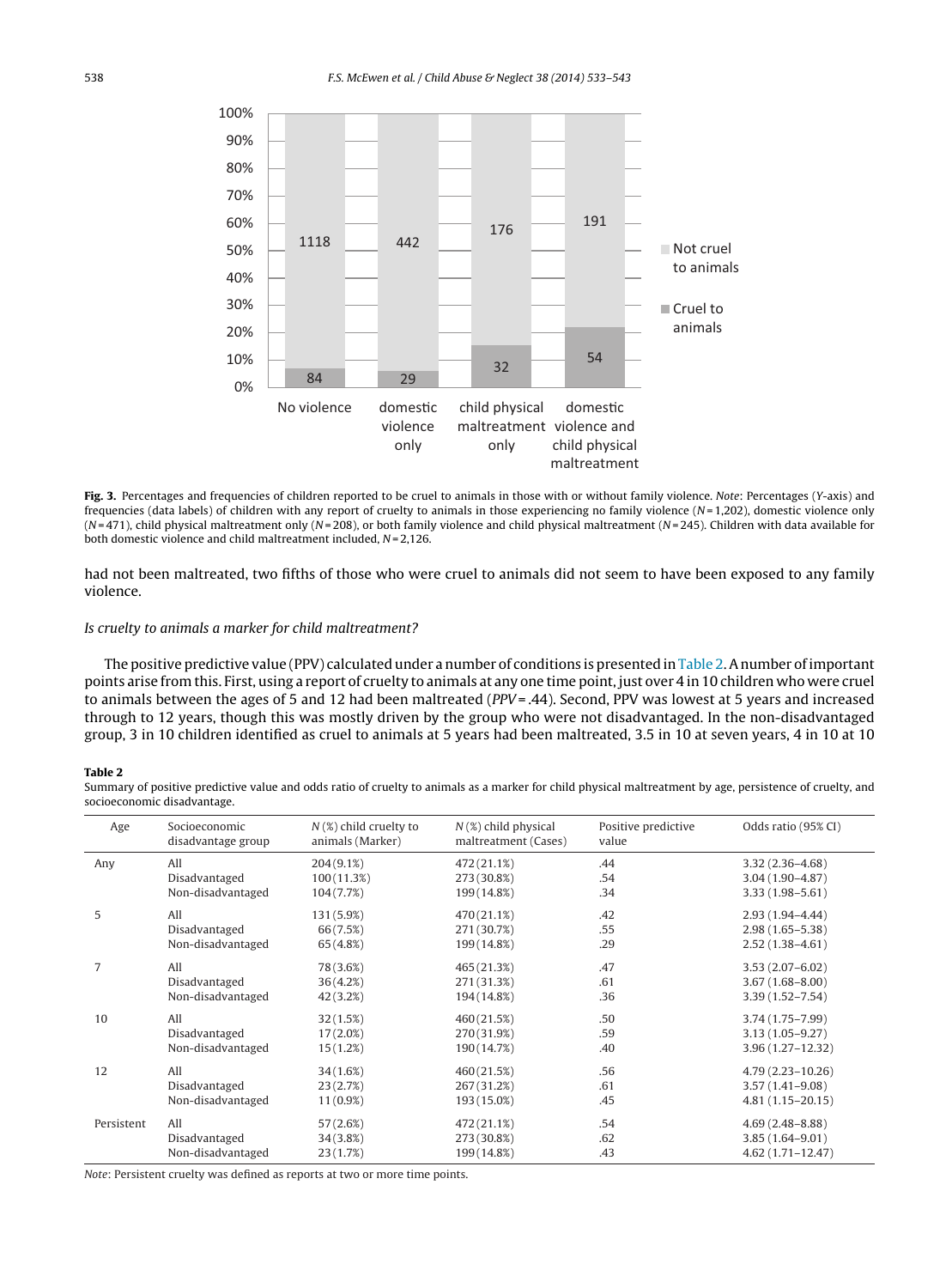years, and 4.5 in 10 at 12 years. Reports in younger children from non-disadvantaged families were less likely to indicate maltreatment, but as cruelty to animals became a less common behavior in this group its importance as a marker increased.

Third, in the socioeconomically disadvantaged group just over half of those cruel to animals had been maltreated, regardless of age. PPV is affected by the frequency of the problem being studied, such that when the problem to be identified is common there is a lower proportion of false positives and a higher PPV. The higher rate of maltreatment in the disadvantaged group compared to the non-disadvantaged group (around 31% versus 15%) may have contributed to a higher PPV in the former.

Fourth, in the non-disadvantaged group, persistent cruelty to animals (reported at two or more time points, suggesting behavior persisting for at least two years) was a better marker of maltreatment than cruelty reported only at 5 or 7 years, but was comparable to cruelty reported at 10 or 12 years. In the disadvantaged group persistent cruelty had the same significance as cruelty reported at any age, with around 6 in 10 children persistently cruel to animals having been maltreated.

Despite the increased risk of maltreatment in children who were cruel to animals, around 40% of those in the disadvantaged group and up to 70% of other children had not been maltreated.

#### **Discussion**

#### Prevalence of childhood cruelty to animals

Based on mothers' reports, cruelty to animals was a relatively rare phenomenon, occurring in around 9% of this sample of 5–12 year olds. Most cruelty to animals was reported in younger children at only one wave of data collection, suggesting behavior that was fleeting and that declined with age.

This is consistent with the characterization of cruelty to animals in some infants or younger children as being due to poor impulse and motor control ([Ascione, McCabe, Phillips, & Tedeschi, 2010\),](#page-9-0) and it corresponds with the decline in externalizing behavior, including aggression, that typically occurs during childhood [\(Bongers, Koot, Van Der Ende, & Verhulst, 2004\).](#page-9-0) There are also important advances in children's understanding of others' perspectives and emotions during childhood and adolescence ([Decety, 2010; Tonks, Williams, Frampton, Yates, & Slater, 2007\),](#page-9-0) which might also be applied to animals. There is some evidence that in adults empathy toward people is associated with empathic responses to animals ([Westbury &](#page-10-0) [Neumann, 2008\) a](#page-10-0)nd that female (but not male) animal abusers show lower empathy and perspective taking than controls [\(Schwartz, Fremouw, Schenk, & Ragatz, 2012\),](#page-10-0) though the developmental trajectory and precise nature of this relationship is unclear (see [McPhedran, 2009b, f](#page-9-0)or a review). It is also probable that, through education and guidance from others, children learn what is considered to be appropriate, socially acceptable behavior with animals during this period of childhood.

A further possibility, however, is that as children get older their cruelty to animals becomes more covert. This is supported by [Dadds et al. \(2004\)](#page-9-0) who, using the Cruelty to Animals Inventory, demonstrated higher correlations between parent-report and self-report in children aged 6–9 years (boys:  $r = .58$ ; girls:  $r = .83$ ) than those aged 10–13 years (boys:  $r = .35$ ; girls:  $r = .57$ ). This means that it is possible that the decline in cruelty to animals was less pronounced than the current data suggest, as some mothers may have been unaware of cruelty when it occurred in children aged 10–12 years.

Although cruelty to animals seemed to be a relatively short-lived behavior for most of those reported to be cruel, in a very small number of cases it appeared to be more stable. Ten children (0.4% of the sample; 5.1% of those cruel to animals) had reports at three or four waves of data collection. This is consistent with other UK data using self-reports in a general population sample of teenagers (1.7% of the sample; 13.0% of those cruel to animals) [\(McVie, 2007\).](#page-9-0) It is possible that this group might represent those for whom cruelty to animals is a more troubling behavior symptomatic of psychological disturbance ([Ascione et al., 2010\),](#page-9-0) such as those who are developing life-course persistent antisocial behavior [\(Moffitt, 1993\).](#page-9-0) However, without further data it is not possible to confirm this and so caution should be applied to this interpretation.

#### Childhood cruelty to animals and child maltreatment

In this study children who were cruel to animals were twice as likely to have been physically maltreated as children not cruel to animals. This is largely consistent with data from child psychiatric and domestic abuse settings [\(Baldry, 2003;](#page-9-0) [Becker et al., 2004; Boat et al., 2011; Currie, 2006; DeGue & DiLillo, 2009; Duncan et al., 2005\),](#page-9-0) suggesting that children from the general population who are reported to be cruel to animals are at a similarly increased risk of having been maltreated as those seen in clinical settings.

There are a number of reasons why an abusive family environment might be associated with childhood cruelty to animals. Much discussion has focused on the direct causal role that abusemight have on the development of childhood cruelty, through social learning of controlling and punitive interaction styles and a lack of modeling of prosocial behaviors and appropriate behaviors with animals (see [Duncan & Miller, 2002; McPhedran, 2009a, f](#page-9-0)or reviews).

However, it is also possible that they co-occur for other reasons. Both child maltreatment and cruelty to animals occurred more frequently in those who were socially and economically disadvantaged, and factors associated with disadvantage may act to increase the likelihood of both problems. Although the socioeconomic disadvantage variable used in this study was not associated with cruelty to animals when the effect of maltreatment was controlled for, it is possible that other unmeasured factors influenced the development of problem behaviors. It is recognized that domestic violence occurs more commonly when multiple dysfunctional factors – such as poverty, limited parental education, criminality, and drug and alcohol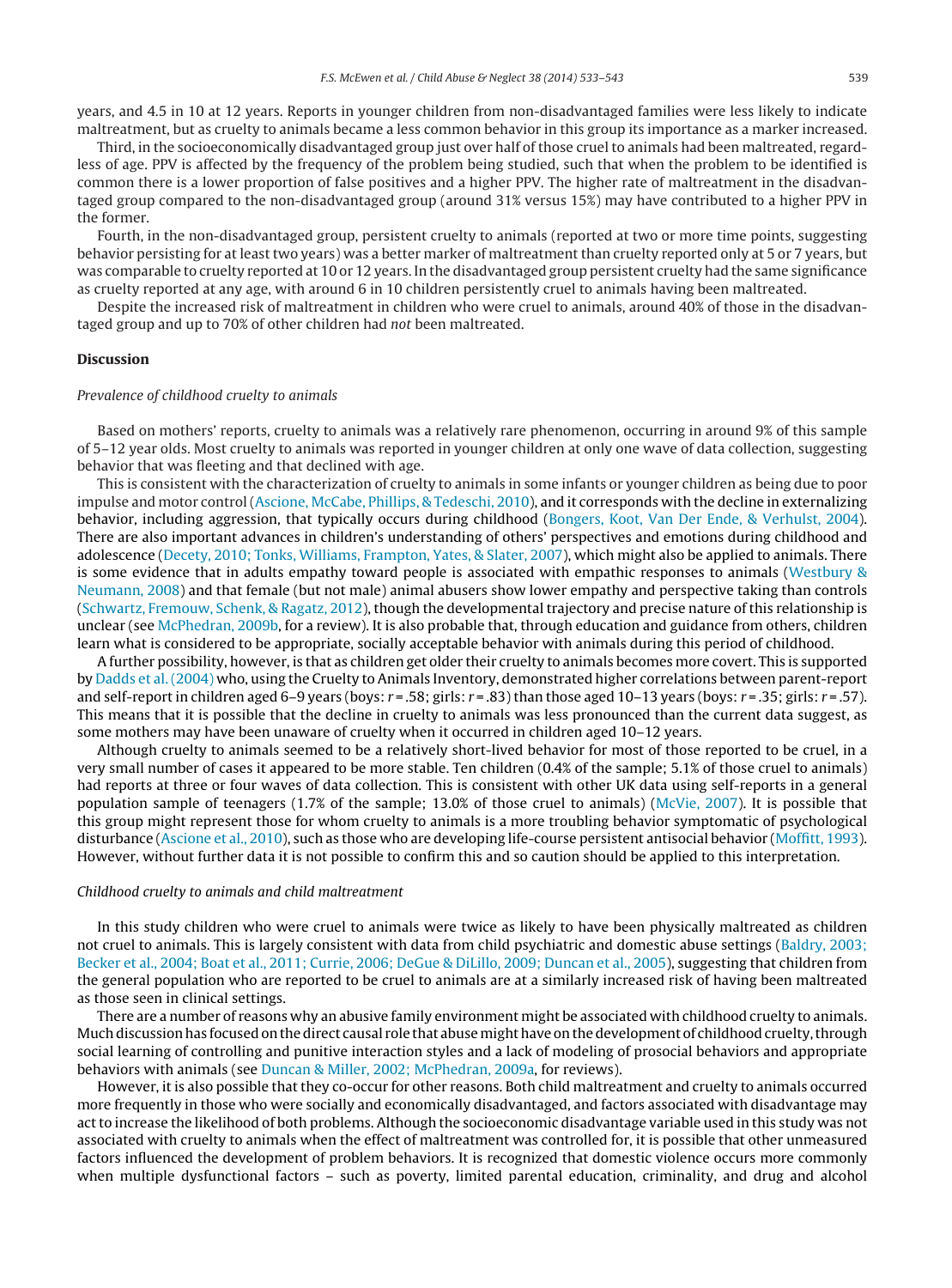abuse – are present [\(McPhedran, 2009a\),](#page-9-0) and these factors may also increase the likelihood of children being cruel to animals. [McVie \(2007\)](#page-9-0) described adolescent animal abusers as a "problematic, risk prone, vulnerable and deprived group" (p. 45), who were more likely than non-offenders to be from lone parent families, have poor parental supervision, poor school commitment, be members of gangs, be highly influenced by peers, use drugs and alcohol, be a victim of crime, and be maltreated or neglected. It seems likely that a wide range of contextual factors contribute to the development of childhood cruelty to animals, beyond the experience of physical maltreatment.

Aggressive and antisocial behavior that emerges in early childhood, and thatmarked by callous and unemotional traits, has been shown to be substantially heritable [\(Arseneault et al., 2003; Moffitt, 2005; Rhee & Waldman, 2002; Viding, Blair, Moffitt,](#page-9-0) [& Plomin, 2005\).](#page-9-0) This means that aggressive behavior may cluster in some families because of shared genetic risk. Although not specifically addressing cruelty to animals, there is evidence from the current sample for both genetic transmission of risk of antisocial behavior and for maltreatment playing an environmentally mediated role in the development of child antisocial behavior ([Jaffee, Caspi, Moffitt, & Taylor, 2004\).](#page-9-0) Other researchers have found an association between cruelty to animals and callous and unemotional traits, but not family conflict, suggesting that some children may be at increased risk of developing cruelty to animals in the absence of a dysfunctional family environment ([Dadds, Whiting, & Hawes, 2006\).](#page-9-0)

#### Limits to the association between childhood cruelty to animals and physical maltreatment

The marked non-overlap between maltreatment and childhood cruelty to animals should be highlighted. Just over half of those who were cruel to animals had not been maltreated. It was hypothesized that exposure to adult domestic violence could be a reason why non-maltreated children were cruel to animals, though there was no significant association between cruelty to animals and domestic violence when maltreatment status was accounted for. Although a small number of nonmaltreated children who were cruel to animals had been exposed to adult domestic violence, this was no more than expected by chance. Over 40% of children who were cruel to animals were from families with no reports of maltreatment or domestic violence, a figure consistent with another recent population study based on retrospective self-reported cruelty to animals and family violence exposure in a US sample [\(DeGue & DiLillo, 2009\).](#page-9-0) It is possible that some of these children had been victimized in other ways such as bullying ([Baldry, 2005\).](#page-9-0) However, childhood cruelty to animals can also occur in apparently healthy families ([Dadds, Turner, & McAloon, 2002\).](#page-9-0)

Over 80% of maltreated children were not cruel to animals, which is in line with a number of other studies that suggest only a minority of children exposed to family violence show cruelty to animals ([Becker et al., 2004; Currie, 2006; DeGue](#page-9-0) [& DiLillo, 2009\).](#page-9-0) It is clear that there is not a straightforward pathway from violence exposure to cruelty to animals and there are wide individual differences in vulnerability and resilience. [Jaffee, Caspi, Moffitt, Polo-Tomas, and Taylor \(2007\)](#page-9-0) showed that individual child characteristics (such as above average IQ and well-adjusted temperament), family factors (parents without antisocial personality symptoms or substance abuse problems), and neighborhood factors (living in lower crime neighborhoods with high levels of social cohesion and informal social control) are all likely to interact to influence resilience to maltreatment. The authors emphasized the need to study the individual in the context of their family and social environment to understand how factors at different levels interact with each other: this is likely to be more useful than using single factors to try to predict outcomes.

#### Do domestic violence and physical maltreatment have an additive effect on childhood cruelty to animals?

Although not statistically significant, results suggested that children who were both maltreated and from homes with adult domestic violence were more likely to be cruel to animals than children who had been maltreated only. This requires replication to establish whether maltreatment and exposure to domestic violence act as cumulative stressors, reducing the likelihood that children are able to cope. It may also be the case that parents are less able to support maltreated children when they are also the victims of violence. It is possible that child maltreatment in households where adult domestic violence also occurs is qualitatively different from that in other households, for example being perpetrated by a primary caregiver versus someone with a less significant relationship with the child. Finally, domestic violence could be qualitatively different in households where there is also child maltreatment, for example being more likely to occur in front of children.

#### How useful is childhood cruelty to animals as a marker for physical maltreatment?

Regardless of the possible reasons for the association between childhood cruelty to animals and physical maltreatment, it is useful to understand what this means in terms of the likelihood that children presenting as being cruel to animals have been maltreated. Between 3 and 6 children out of every 10 who were cruel to animals had been maltreated, varying by age, persistence of cruelty, and socioeconomic background. Of those who were not disadvantaged, only a minority of those reported to be cruel to animals had been maltreated, with the proportion increasing slightly with age and persistence of cruelty.

In children from disadvantaged families around 6 in 10 who were cruel to animals had been maltreated, regardless of the age of the child or the persistence of their behavior. In this group cruelty to animals acted as a better marker of maltreatment, despite there being no significant association between socioeconomic disadvantage and cruelty to animals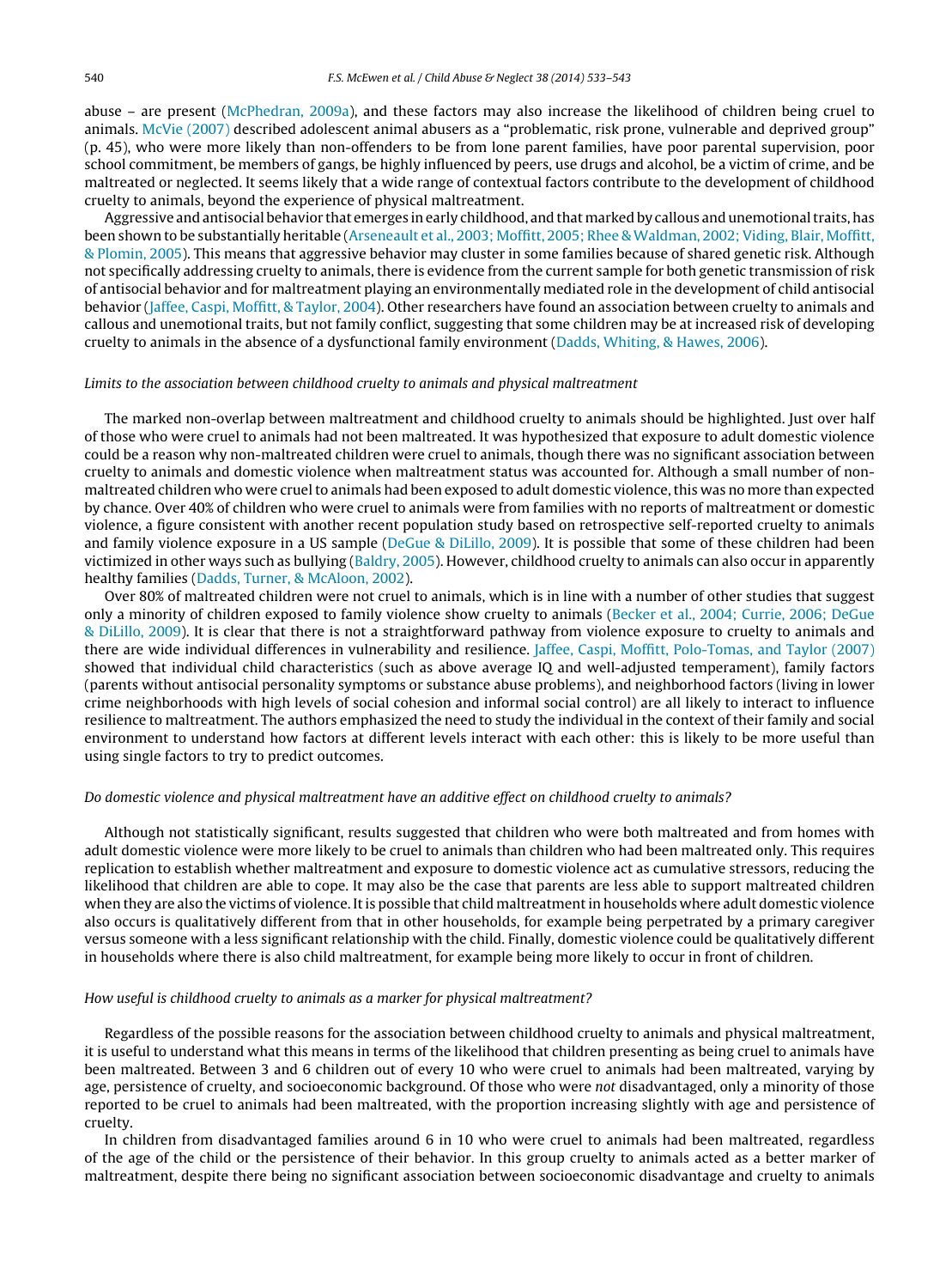in the whole sample. The PPV is affected by the prevalence of maltreatment, and its higher rate in the disadvantaged group (∼30%) versus the rest of the sample (∼15%) made false positives less likely in the former group.

The variation in the marker status of cruelty to animals in different groups of children adds important information for clinicians. It is important to consider that there is an increased risk that these children have been maltreated. However, many – up to 70% of younger children from non-disadvantaged backgrounds – will not have been maltreated. Lack of temporal specificity should also be considered. The precise timing of maltreatment was not established in the current study, meaning that children who were reported to be cruel to animals could have been maltreated several years previously: Cruelty to animals may not indicate current risk of maltreatment.

Given the potential impact of allegations of child maltreatment it is important that childhood cruelty to animals is not treated as evidence of child maltreatment in-and-of-itself. Instead, professionals should seek to understand the significance of the child's cruelty in the context of their other behavior, family and neighborhood environment ([Ascione et al., 2010\).](#page-9-0)

#### Strengths and limitations of the current study

The current study has a number of strengths and advantages over previous research. The sample is representative of the UK general population, making findings applicable beyond those derived from highly specific populations, such as prisoners or psychiatric patients, or from groups of higher than average socioeconomic status, like college or university students. The study design combined a longitudinal design with interviews with mothers on multiple occasions to establish detailed accounts of child maltreatment, adult domestic violence, and child behavior problems, avoiding the potential biases that accompany retrospective self-report and reliance on official records.

Childhood cruelty to animals was tested as a marker of maltreatment at different ages and levels of persistence, rather than simply collapsing across ages, exploring the possibility that cruelty to animals at different ages might have different significance. Finally, the sample was stratified by socioeconomic disadvantage to ensure that the association between cruelty to animals and maltreatment was not simply an artifact of their association with poverty.

A first limitation of the study is the reliance on a single item in the CBCL to assess cruelty to animals, which relies on mothers' knowledge of and interpretation of their children's cruel behavior, and assumes that all acts of cruelty to animals are qualitatively the same. It will be necessary in future research to gain more detailed descriptions of children's cruelty to animals, using instruments such as the Cruelty to Animals Inventory (CAI, self and informant versions; [Dadds et al., 2004\)](#page-9-0) to establish if cruelty of differing severity or type have different significance in terms of the risk of maltreatment and/or child psychopathology. A second limitation is that our sample was composed of twins, and thus, we cannot be certain that our results generalize to singletons. However, rates of probable or definite child maltreatment in our sample (21.1%) were roughly similar to lifetime prevalence rates of maltreatment as measured in the Developmental Victimization Survey, in which the lifetime prevalence of maltreatment was 15.1% in a nationally representative sample of 2- to 17-year-olds in the United States [\(Finkelhor, Ormrod, & Turner, 2009\).](#page-9-0) In addition, the rate of cruelty to animals in our cohort of twin children (9.1%) approaches the 6.9% observed in a study of 6- to 12-year-old singletons that relied on parents' reports using the same instrument as the one used in the E-Risk Study ([Becker et al., 2004\).](#page-9-0) A third limitation is the absence of information about participants' access to animals in the E-Risk Study. The extent to which children were cruel to animals may be influenced by the presence of animals in their immediate environment. It is possible that children from deprived neighborhoods had only limited access to animals compared to children from more affluent or rural areas. However, a study from the United Kingdom has shown that families involved with social services are as likely to own pets as other families, suggesting that children in families affected by child maltreatment and/or domestic violence are no less likely to have access to animals ([Hackett &](#page-9-0) [Uprichard, 2007\).](#page-9-0) In the E-Risk sample, cruelty to animals was as common among children from a disadvantaged background (11.3%) as other children (7.7%; see [Table 2\),](#page-5-0) further suggesting that many children from deprived neighborhoods had access to animals.

#### **Summary**

A significant minority of mothers reported that their children aged 5–12 years were cruel to animals, though reports of persistent cruelty were rare. Most cruelty to animals was reported in younger children, and the apparent rarity of cruelty in children aged 10–12 years is likely to be accounted for by both a genuine decline in cruel behavior and a decline in mothers' awareness of what may be a covert behavior in older children.

Childhood cruelty to animals was more common in those who had been physically maltreated than in those not maltreated, though only a minority of maltreated children was cruel to animals. As a marker for maltreatment, cruelty to animals was more likely to indicate a history of maltreatment in children from socioeconomically disadvantaged families: Around 6 in 10 children who were cruel to animals in this group had been maltreated. In other children only a minority of those who were cruel to animals had been maltreated, especially those who were aged 5–7 years. Although childhood cruelty to animals may indicate that there is an increased risk that a child has been maltreated, there is no way to tell if the risk is current and on-going. The relationship between child maltreatment and childhood cruelty to animals is likely to be complex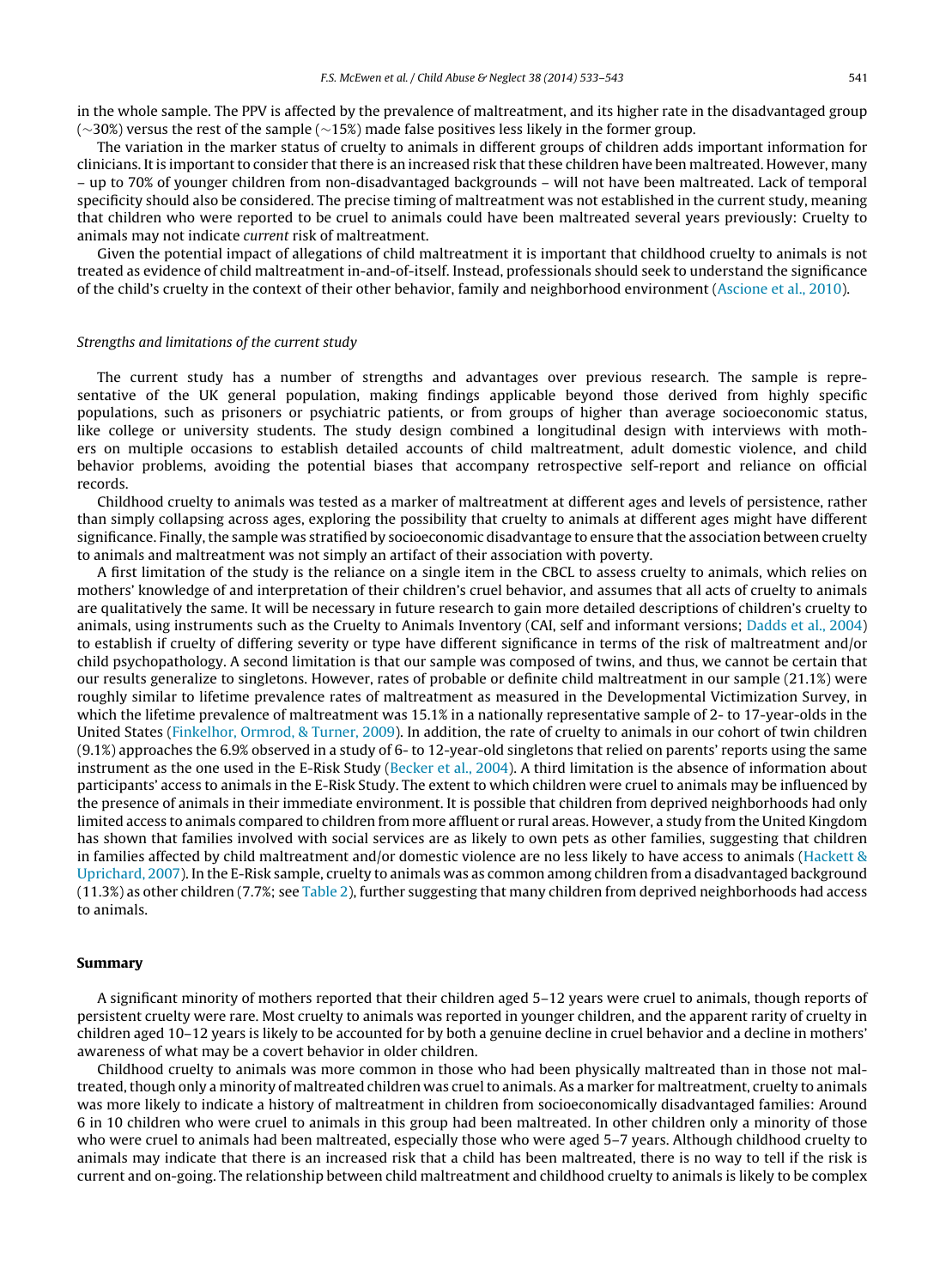<span id="page-9-0"></span>and moderated by a range of other child, family and neighborhood level factors: Any approach to cruelty to animals should try to understand this behavior in the context of the child's other behavior and broader social environment.

#### **Acknowledgements**

We are grateful to the Study mothers and fathers, the twins, and the twins' teachers for their participation. Our thanks to Michael Rutter and Robert Plomin, to Thomas Achenbach for kind permission to adapt the Child Behavior Checklist, and to members of the E-Risk team for their dedication, hard work and insights.

## **References**

- Achenbach, T. M. (1991). Manual for the Child Behavior Checklist/4-18 and 1991 profile. Burlington, VT: University of Vermont, Department of Psychiatry. Arseneault, L., Moffitt, T. E., Caspi, A., Taylor, A., Rijsdijk, F. V., Jaffee, S. R., Ablow, J. C., & Measelle, J. R. (2003). Strong genetic effects on cross-situational antisocial behaviour among 5-year-old children according to mothers, teachers, examiner-observers, and twins' self-reports. Journal of Child Psychology and Psychiatry, and Allied Disciplines, 44(6), 832–848.
- Ascione, F. R. (2007). Emerging research on animal abuse as a risk factor for intimate partner violence. In K. A. G. Kendall-Tackett, & S. M. Giacomoni (Eds.), Intimate partner violence. Kingston, New Jersey: Civic Research Institute.
- Ascione, F. R., McCabe, M. S., Phillips, A., & Tedeschi, P. (2010). Animal abuse and developmental psychopathology. In A. H. Fine (Ed.), Animal-assisted therapy: Theoretical foundations and guidelines for practice. Burlington, VT: Academic Press.
- Baldry, A. C. (2003). Animal abuse and exposure to interparental violence in Italian youth. Journal of Interpersonal Violence, 18, 258–281.
- Baldry, A. C. (2005). Animal abuse among preadolescents directly and indirectly victimized at school and at home. Criminal Behaviour and Mental Health, 15, 97–110.
- Becker, F., & French, L. (2004). Making the links: Child abuse animal cruelty and domestic violence. Child Abuse Review, 13, 399–414.
- Becker, K. D., Stuewig, J., Herrera, V. M., & McCloskey, L. A. (2004). A study of firesetting and animal cruelty in children: Family influences and adolescent outcomes. Journal of the American Academy of Child & Adolescent Psychiatry, 43, 905-912.
- Boat, B. W., Pearl, E., Barnes, J. E., Richey, L., Crouch, D., Barzman, D., & Putman, F. W. (2011). Childhood cruelty to animals: Psychiatric and demographic correlates. Journal of Aggression, Maltreatment & Trauma, 20(7), 812–819.
- Bongers, I. L., Koot, H. M., Van Der Ende, J., & Verhulst, F. C. (2004). Developmental trajectories of externalizing behaviors in childhood and adolescence. Child Development, 75, 1523–1537.
- Clarke, L. (2011). Crime and justice. London, England: Office for National Statistics.
- Currie, C. L. (2006). Animal cruelty by children exposed to domestic violence. Child Abuse & Neglect, 30, 425-435.
- Dadds, M. R., Turner, C. M., & McAloon, J. (2002). Developmental links between cruelty to animals and human violence. Australian and New Zealand Journal of Criminology, 35, 363–382.
- Dadds, M. R.,Whiting, C., Bunn, P., Fraser, J. A., Charlson, J. H., & Pirola-Merlo, A. (2004). Measurement of cruelty in children: The Cruelty to Animals Inventory. Journal of Abnormal Child Psychology, 32, 321–334.
- Dadds, M. R., Whiting, C., & Hawes, D. J. (2006). Associations among cruelty to animals, family conflict and psychopathic traits in childhood. Journal of Interpersonal Violence, 21, 411–429.
- Decety, J. (2010). The neurodevelopment of empathy in humans. Developmental Neuroscience, 32, 257–267.
- DeGue, S., & DiLillo, D. (2009). Is Animal cruelty a "red flag" for family violence? Journal of Interpersonal Violence, 24, 1036–1056.
- Dodge, K. A., Bates, J. E., & Pettit, G. S. (1990). Mechanisms in the cycle of violence. Science, 250(4988), 1678–1683.
- Duncan, A., & Miller, C. (2002). The impact of an abusive family context on childhood animal cruelty and adult violence. Aggression and Violent Behavior, 7, 365–383.
- Duncan, A., Thomas, J., & Miller, C. (2005). Significance of family risk factors in development of childhood animal cruelty in adolescent boys with conduct problems. Journal of Family Violence, 20, 235–239.
- Finkelhor, D., Ormrod, R. K., & Turner, H. A. (2009). Lifetime assessment of poly-victimization in a national sample of children and youth. Child Abuse & Neglect, 33, 403–411.
- Hackett, S., & Uprichard, E. (2007). Animal abuse and child maltreatment: A review of the literature and findings from a UK study. Retrieved from <http://www.nspcc.org.uk/Inform/>
- Jaffee, S. R., Caspi, A., Moffitt, T. E., Dodge, K. A., Rutter, M., Taylor, A., & Tully, L. A. (2005). Nature x nurture: Genetic vulnerabilities interact with physical maltreatment to promote conduct problems. Development and Psychopathology, 17(1), 67–84.
- Jaffee, S. R., Caspi, A., Moffitt, T. E., Polo-Tomas, M., & Taylor, A. (2007). Individual, family and neighborhood factors distinguish resilient from non-resilient maltreated children: A cumulative stressors model. Child Abuse & Neglect, 31, 231-253.
- Jaffee, S. R., Caspi, A., Moffitt, T. E., & Taylor, A. (2004). Physical maltreatment victim to antisocial child: Evidence of an environmentally mediated process. Journal of Abnormal Psychology, 113, 44–55.
- Kim-Cohen, J., Moffitt, T. E., Caspi, A., & Taylor, A. (2004). Genetic and environmental processes in young children's resilience and vulnerability to socioeconomic deprivation. Child Development, 75, 651–668.
- Lansford, J. E., Dodge, K. A., Pettit, G. S., Bates, J. E., Crozier, J., & Kaplow, J. (2002). A 12-year prospective study of the long-term effects of early child physical maltreatment on psychological, behavioral and academic problems in adolescence. Archives of Pediatrics & Adolescent Medicine, 156, 824–830.
- McClellan, J., Adams, J., Douglas, D., McCurry, C., & Storck, M. (1995). Clinical characteristics related to severity of sexual abuse: A study of seriously mentally ill youth. Child Abuse & Neglect, 19, 1245-1254.
- McPhedran, S. (2009a). Animal abuse, family violence and child wellbeing: A review. Journal of Family Violence, 24, 41–52.
- McPhedran, S. (2009b). A review of the evidence for associations between empathy, violence, and animal cruelty. Aggression and Violent Behavior, 14, 1–4. McVie, S. (2007). Animal abuse amongst young people aged 13 to 17: Trends, trajectories and links with other offending. West Sussex, England: Royal Society
- for the Prevention of Cruelty to Animals. Moffitt, T. E. (1993). Adolescence-limited and life-course-persistent antisocial behavior: A developmental taxonomy. Psychological Review, 100,
- 674–701.
- Moffitt, T. E. (2005). Genetic and environmental influences on antisocial behaviors: Evidence from behavioral-genetic research. Advances in Genetics, 55, 41–104.
- Moffitt, T. E., Caspi, A., Krueger, R. F., Magdol, L., Margolin, G., Silva, P. A., & Sydney, R. (1997). Do partners agree about abuse in their relationship? A psychometric evaluation of interpartner agreement. Psychological Assessment, 9, 47–56.
- Moffitt, T. E., Robins, R. W., & Caspi, A. (2001). A couples analysis of partner abuse with implications for abuse-prevention policy. Criminology and Public Policy, 1, 5–36.
- Moffitt, T. E., & E-Risk Study Team. (2002). Teen-aged mothers in contemporary Britain. Journal of Child Psychology and Psychiatry, and Allied Disciplines, 43, 727–742.